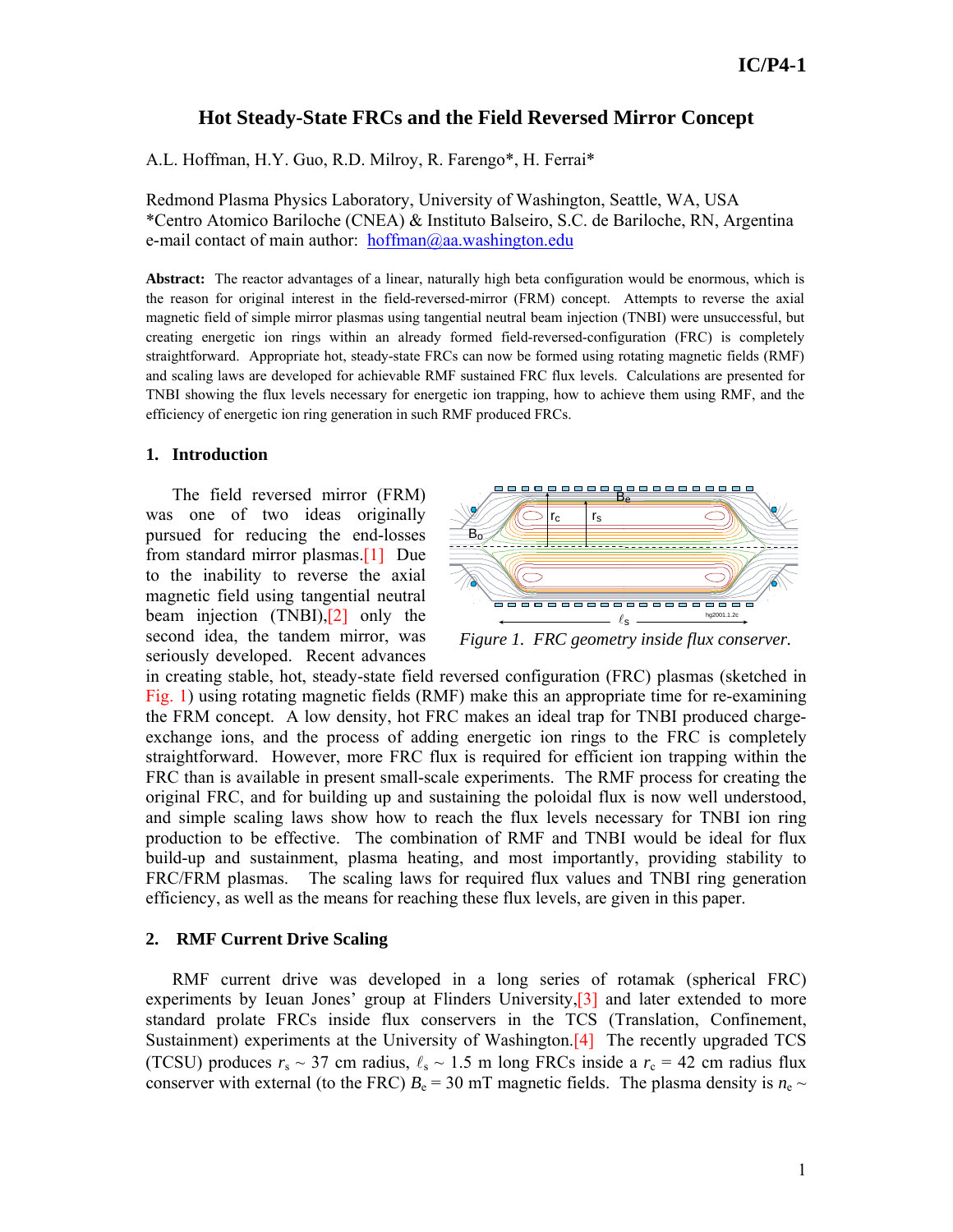## **IC/P4-1**

 $10^{19}$  m<sup>-3</sup> and the total electron plus ion temperatures  $T_t = T_e + T_i \sim 200$  eV. The poloidal flux is  $\phi \sim 3.5$  mT.[5]

RMF works by building up flux as its torque on the electrons,  $T'_{\text{rm}}$  per unit antenna length, exceeds the resistive torque, **T**′η per unit FRC length, due to friction (resistivity) with ions, according to the relationship

$$
\frac{d\Phi_{\rm p}}{dt} = 2\pi RE_{\rm \theta}(R) = \frac{4}{\langle n_{\rm e} \rangle er_{\rm s}^2} \left( \mathbf{T}'_{\rm mrf} - \mathbf{T}'_{\rm \eta} \right). \tag{1}
$$

 $E_{\theta}(R)$  is the azimuthal electric field at the FRC field null  $R = r_s/\sqrt{2}$ .

$$
\mathbf{T}'_{\rm mf} = \frac{2\pi r_{\rm s}^2 B_{\rm o}^2}{\mu_{\rm o}} \mathbf{f}(\zeta) \tag{2}
$$

and 
$$
\mathbf{T}'_{\eta} = 1.16\pi r_s^2 e n_m \left(\frac{B_e}{\mu_o}\right) \langle \eta_{\perp} \rangle . \qquad [3]
$$

where  $B_{\omega}$  is the RMF magnitude,  $\eta_{\perp}$  is the cross-field plasma resistivity (highly anomalous) and  $f(\zeta)$  depends on the ratio  $\zeta$  of actual electron line current to the maximum possible RMF sustained line current,

$$
\zeta = \frac{I'_{\text{line}}}{I'_{\text{sync}}} = \frac{2B_e/\mu_o}{0.5\langle n_e \rangle \omega r_s^2} = \frac{\langle \omega_e \rangle}{\omega} \ . \tag{4}
$$

For RMF to drive the electrons the RMF frequency ω must exceed the electron rotation frequency  $\omega_e$ . Calculations show f(ζ) to be about equal to 0.1 for  $0.2 < \zeta < 0.95$ , and necessarily going to zero as  $\zeta$  approaches unity.[5]

For  $\zeta$  in the above range,  $\omega_e \sim \omega$  near the FRC separatrix (which allows the RMF to penetrate into the FRC), while a region with  $\omega_e < \omega$ , whose depth and breadth depends on  $\zeta$ , exists near the field null. Equating the RMF and resistive torques, and using  $B_e$  =  $(2\mu_0 n_m kT_t)^{1/2}$ ,  $(T_t$  is assumed uniform due to the present low flux levels), in steady-state the peak plasma density is

$$
n_{\rm m}(10^{20}\,\rm m^{-3}) = 1.4 \frac{B_{\omega}^{4/3}(\rm mT)}{T_{\rm t}^{1/3}(\rm eV) \langle \eta_{\perp}(\mu\Omega - \rm m) \rangle^{2/3}} \ . \tag{5}
$$

The above listed TCSU conditions, obtained with a  $B_{\omega} = 5$  mT, imply  $\langle \eta_{\perp} \rangle \sim 100 \mu\Omega$ -m. The FRC density is mostly determined by the RMF magnitude and the average cross-field resistivity, and is only weakly dependent on the plasma temperature, but in earlier TCS radiation dominated experiments with temperatures 5 to 10 times lower, typical densities were almost twice as high, in agreement with the Eq. (5) scaling. Plasma temperature is determined independently by overall power balance.

Using the above expressions, a useful relationship is

$$
\frac{B_{\rm e}}{B_{\rm \omega}} = 7.4 \frac{\left(T_{\rm t} (\rm eV)/n_{\rm m} (10^{20} \rm m^{-3})\right)^{1/4}}{\left(\eta_{\perp} (\mu\Omega - \rm m)\right)^{1/2}}
$$
 [6]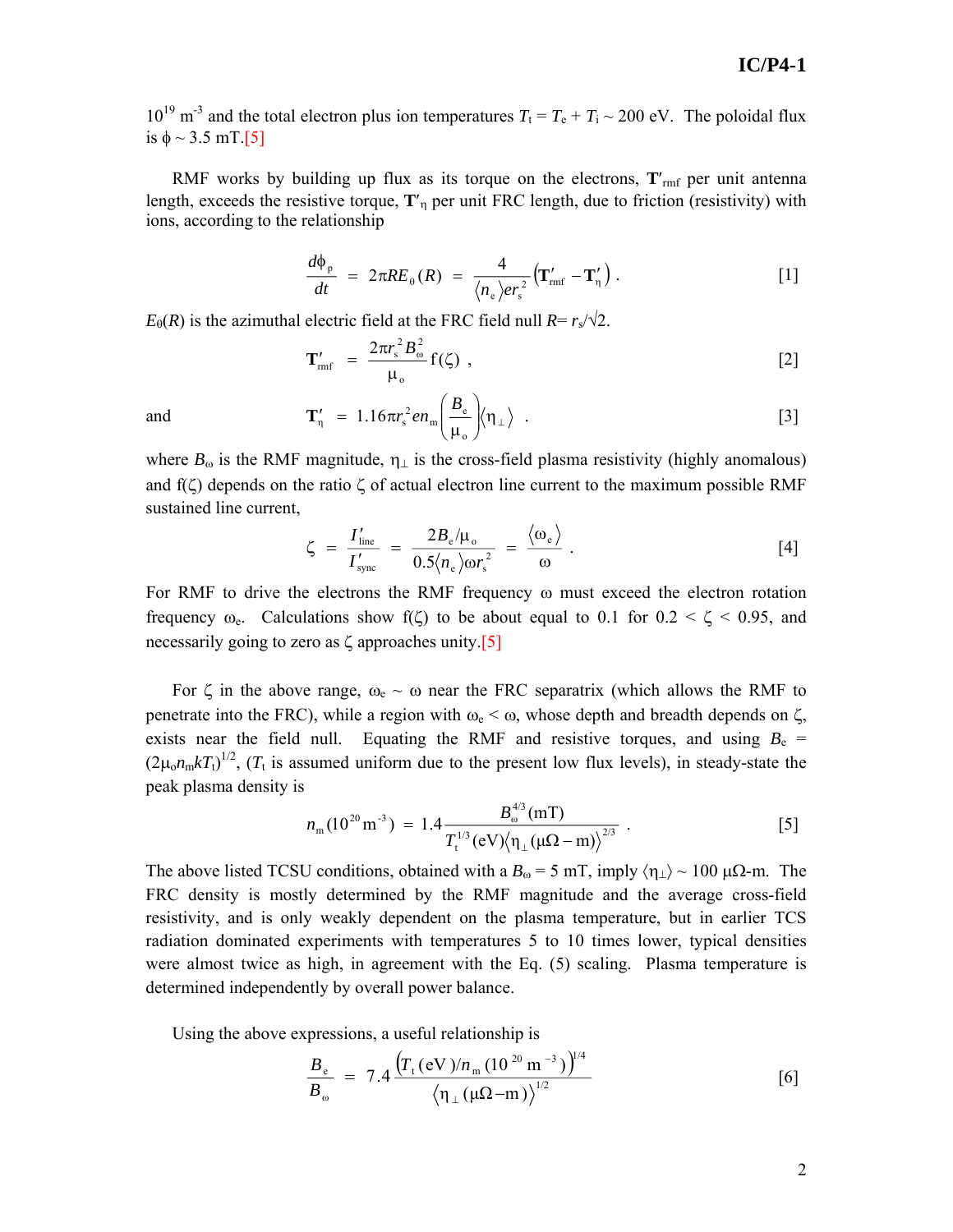A numerical result for the power absorbed per unit length due to the azimuthal currents is

$$
P'_{\theta}(W/m) = 10.8 \langle \eta_{\perp}(\mu \Omega - m) \rangle B_{\rm e}^2(mT). \qquad [7]
$$

The absorbed power due to resistive dissipation is independent of plasma radius for a given magnetic field since a larger area is compensated by a lower current density. Experiments have shown that the resistivity is much higher near the outer edge of the FRC, presumably due to the higher electron drift velocity there,  $\boxed{6}$  and if inner and edge resistivities are specified as  $\eta_i$  and  $\eta_e$ , the average resistivities (based on simple current profile models) to be used in the torque based and power based expressions are  $\langle \eta_{\perp} \rangle_t = (0.73 \eta_i + 0.27 \eta_e)$  and  $\langle \eta_{\perp} \rangle_p$  $= (0.58\eta_i + 0.42\eta_e)$ .  $\eta_e$  has a greater effect on the power absorption, which is proportional to the square of the current density. A value of  $\eta_e = 10\eta_i$  best fits all aspects of experimental data, and the value of  $D_{\perp i} = \eta_i / \mu_0$  should be characteristic of internal transport.

In reference to Eq. (6), the ratio  $B_e/B_{\omega}$  is plotted in Fig. 2 as a function of  $(T_t/n_m)^{1/4}$ . Results are shown for both TCSU and TCS, and for some TCSU experiments run in Argon to illustrate that the difference between TCS and TCSU was indeed due to the lowering of impurity and radiation levels. Lines are drawn representing different values of the inner resistivity in accordance with Eq. (6). The absorbed power which is needed to sustain the FRC flux is obviously an important



*Figure 2. Measured ratios of poloidal field to applied RMF.* 

quantity. Measurements at different ratios of  $B_e/B_{\omega}$  yield the relationship  $(W/m) = 40 \times 10^3 B_\odot^2 (mT) + 1.2 \times 10^3 B_\text{e}^2 (mT)$  $^{2}$ (mT)  $12 \times 10^{3}$  $P'_{\text{abs}}(W/m) = 40 \times 10^3 B_{\text{o}}^2(mT) + 1.2 \times 10^3 B_{\text{e}}^2(mT)$  Comparing the latter term, related to the azimuthal currents, with Eq. (7) yields a value of  $\langle \eta_{\perp} \rangle_p = 110 \mu\Omega$ -m, or  $\eta_i = 23 \mu\Omega$ -m, about the same result as calculated from the torque analysis. The wave related power absorption, proportional to  $B_{\omega}^2$ , is useful for initial plasma heating, but will become less important as the ratio  $B_e/B_\omega$  increases (as it must to approach reactor parameters).

Although high energy ion contributions from either TNBI or fusion reaction products can contribute significantly to FRC current drive, the value of  $D_{\eta} = (\eta_{\perp}/\mu_0)$  is still key. Particle and energy transport will also be related to this flux diffusion parameter. Many theta pinch and FRC experiments have been modeled using a  $D_n$  value which is strongly dependent on the ratio of electron drift velocity,  $v_{de}$  to the ion thermal speed  $v_{ti}$ . A lower-hybrid-drift (LHD) formula with an algebraic dependence on  $\gamma_d \equiv v_{de}/v_{ti}$  has been very descriptive of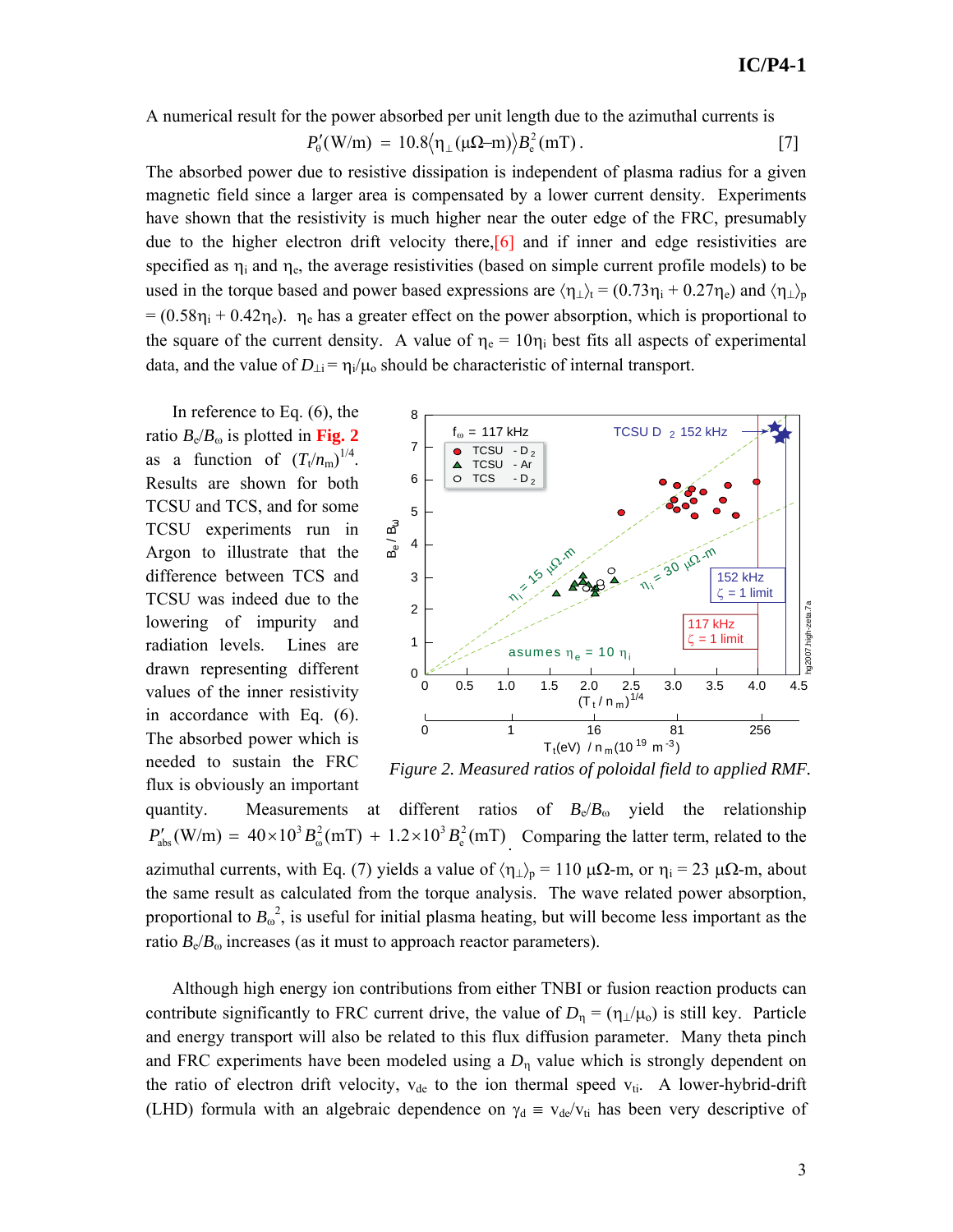theta-pinch results,[7] while an exponential dependence (Chodura) has been used to describe both FRC formation and decay.[8] An expression for LHD turbulence was calculated several decades ago to explain theta-pinch diffusion.[9]

$$
D_{LHD} = 0.15D_B \frac{\gamma_d^2}{1 + \frac{\pi}{8} \gamma_d^2}
$$
 [8]

 $D_{\rm B}(m^2/s) = T_{\rm e}(eV)/16B(T)$  is the Bohm diffusion coefficient. Although Eq. (8) strictly applies to electrostatic drift waves in low  $\beta$  plasmas, we will use it for both the FRC low  $\beta$ edge region (where the observed  $\eta_{\perp}$  is highest) and for the electromagnetic type turbulence expected near the field null. It is the scaling with drift parameter that is key.

The values of  $D_n = \langle \eta_1/\mu_0 \rangle$  for TCS and TCSU Argon and Deuterium experiments, based on Eq. (6), are plotted in **Fig. 3** versus  $D_{\rm B}$ . For the TCS and TCSU Argon experiments the plasmas were very collisional, with  $\ell_s/\lambda_{ii} < 1$ , and  $D_n$ follows Bohm scaling. However, the TCSU Deuterium plasmas were collisionless,  $\ell_s/\lambda_{ii} > 1$ , and  $D_n$ follows the  $D<sub>LHD</sub>$ -like scaling of Eq. (8). The electron rotation velocity for a rigid rotor profile is  $\omega_{RR}(rad/s)$  $= 4K_{RR}T_{t}(eV)/B_{e}(T)R^{2}(m).$ Using



*Figure 3. Average effective resistivities in RMF sustained FRCs.*

 $K_{RR}$  = 1.5 typical of RMF sustained FRCs,  $v_{ti} = (kT_t/m_i)^{1/2}$  (actually closer to the ion sound speed), and the pressure balance relationship  $B_e = (2\mu_0 kT_t n_m)^{1/2}$ , the RR drift velocity ratio is

$$
\gamma_d = \frac{v_{de}}{v_{ti}} = \frac{0.2A_i^{1/2}}{n_m^{1/2}(10^{20} \text{m}^{-3})r_s(\text{m})} \bigg(\frac{r}{r_s}\bigg). \tag{9}
$$

For typical TCSU conditions with  $A_i = 2$ ,  $n_m = 1 \times 10^{19}$  m<sup>-3</sup>, and  $r_s = 0.37$  m,  $v_{de}/v_{ti} = 2.3(r/r_s)$ . A value of 2.3 was used for the  $D<sub>LHD</sub>$  line in Fig. 3. The drift velocity is actually even higher at the edge than for a simple RR distribution since the edge electrons rotate near synchronously with the RMF, while the central  $\omega_e < \omega_{RR}$ . This may be the reason why the FRC edge resistivity is seen to be so much higher than the interior resistivity.

The scaling of  $D_n$  with the drift parameter ratio is key to any FRC/FRM reactor scheme. The  $D<sub>LHD</sub>$  type scaling of Eq. (8) is highly favorable, even better than gyro-Bohm, which only scales linearly with  $v_{de}/v_{ti}$ . Temperature is not a factor in the  $v_{de}/v_{ti}$  ratio, which scales as  $1/Rn^{1/2}$ . An experiment to test this scaling should increase  $Rn^{1/2}$  by at least a factor of 3, either by making  $r_s$  larger or *n* higher (by increasing  $B_\omega$ ). The results are likely to be exponentially favorable if  $\eta_{\perp}$  is reduced as expected.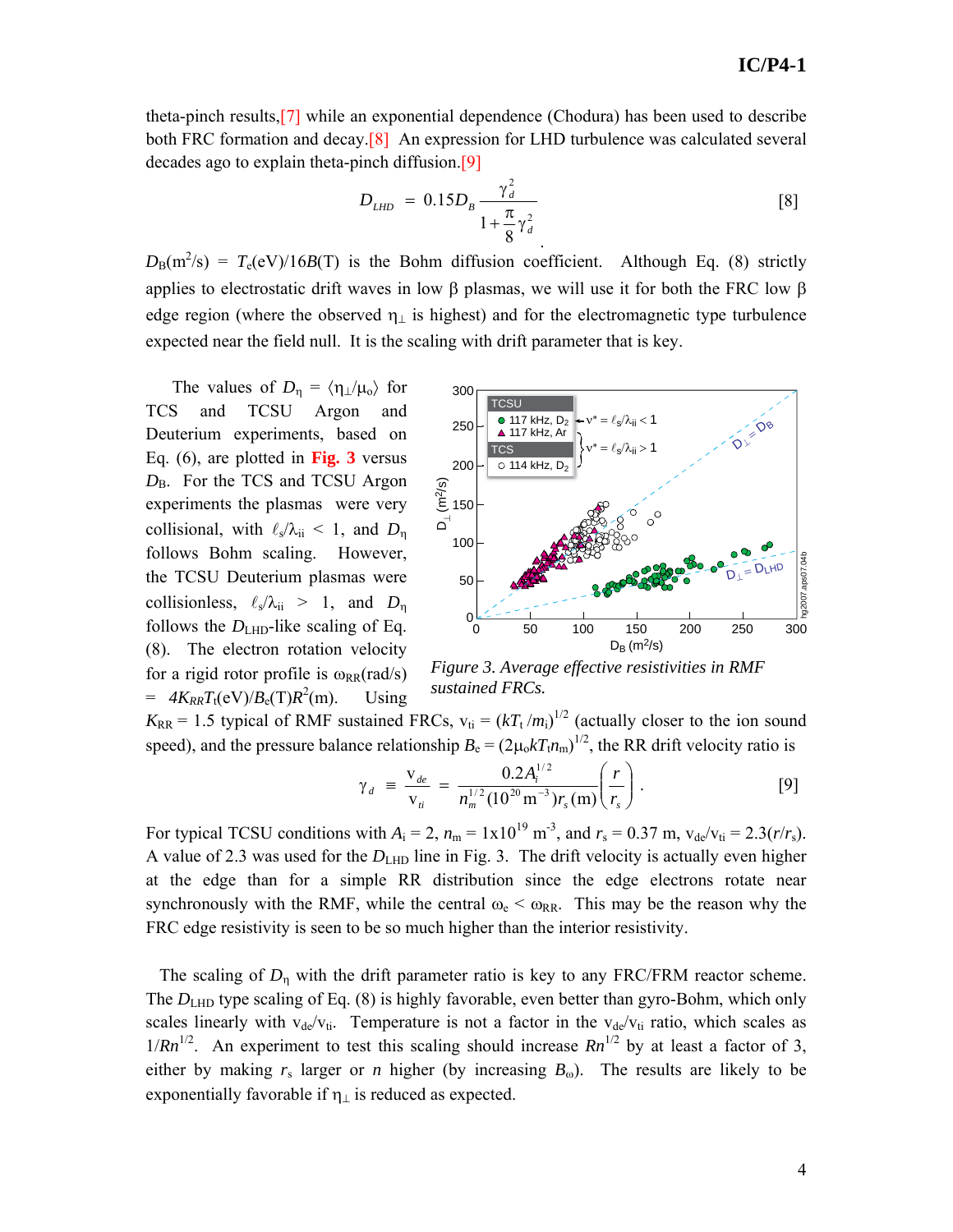Several recent numerical calculations of turbulent diffusion in diamagnetic plasmas exhibit the rapid transition from near classical to highly turbulent diffusion as the drift parameter ratio exceeds unity. Loverich and Shumlak observed the development of ion shocks in a sophisticated two-fluid code,[10] and similar effects were seen in gyrokinetic calculations by Rogers.[11] Near classical radial confinement was also recently reported in the Gamma-10 tandem mirror facility.<sup>[12]</sup> If all this experimental and theoretical work is borne out, the great promise of the FRC/FRM approach to fusion would be given a significant boost.

### **3. Tangential Neutral Beam Injection**

Monte-Carlo calculations have been made for tangential neutral beam injection (TNBI) of deuterium atoms into an FRC for the purpose of determining ratios of generated energetic ion ring current to injected beam current,  $\alpha_{rb} = I_r/I_b$ . An FRC flux level was chosen which is about minimal for efficiently forming energetic ion rings with a deuterium beam energy of 10 keV. The numerical results can best be considered in terms of the characteristic ion energy *E*ic which, when starting



*Figure 4. Critical energetic ion orbits in FRCs.*

with a tangential velocity  $v_\theta = -v_{ic}$  at the field null  $(E_{ic} = 0.5 m_i v_{ic}^2)$ , results in an orbit (A) which circles the FRC axis with minimum and maximum excursions equal to  $R$  and  $r_s$  as sketched in **Fig. 4**. This characteristic energy is [13]

$$
E_{ic}(\text{keV}) = \frac{0.0144}{A_i} \left( \frac{\phi_p(\text{mWb})}{r_s(\text{m})} \right)^2.
$$
 [10]

Neutral beams injected with higher energies will tend to make excursions outside the separatrix, and be less than ideal for FRC current drive or flux sustainment.

Other possible orbits can be examined by considering the conserved (in the absence of collisions and electric fields) canonical momentum

$$
P_{\theta} = m_i r v_{\theta} + e \psi \tag{11}
$$

and the total kinetic energy

.

$$
H = \frac{1}{2} \left( v_r^2 + v_z^2 + \left( \frac{P_{\theta} - e \psi}{m_i r} \right)^2 \right)
$$
 [12]

For tangential injection and ionization with  $v_{\theta} = -v_{\theta}$  and negative  $\psi$ ,  $P_{\theta} = -(m_{i}Rv_{b} + e(-\psi))$ . (Eq. (10) is derived from calling  $H = E_{ic} = m_i v_{ic}^2/2$ , calculating  $P_\theta$  for  $v_\theta = -v_{ic}$ ,  $r = R$ , and  $\psi =$  $-\phi_p/2\pi$ , and substituting these values in Eq. (12) for excursions to  $\psi = 0$ ,  $r = r_s = \sqrt{2R}$  with  $v_r$ ,  $v_z = 0$ .) The maximum radial extent of any orbit can be determined by setting  $v_r^2 + v_z^2 = 0$  in Eq. (12), requiring that  ${(-P_\theta) + e \psi}/m_i r < v_b$ . An example (B) with  $v_\theta = v_{im}$  and  $E_{im} =$  $0.5m_1v_{\rm im}^2 = E_{\rm ic}/5.8$  is also shown in Fig. 4, which is also typical of bulk ions making retrograde orbits in low flux FRCs.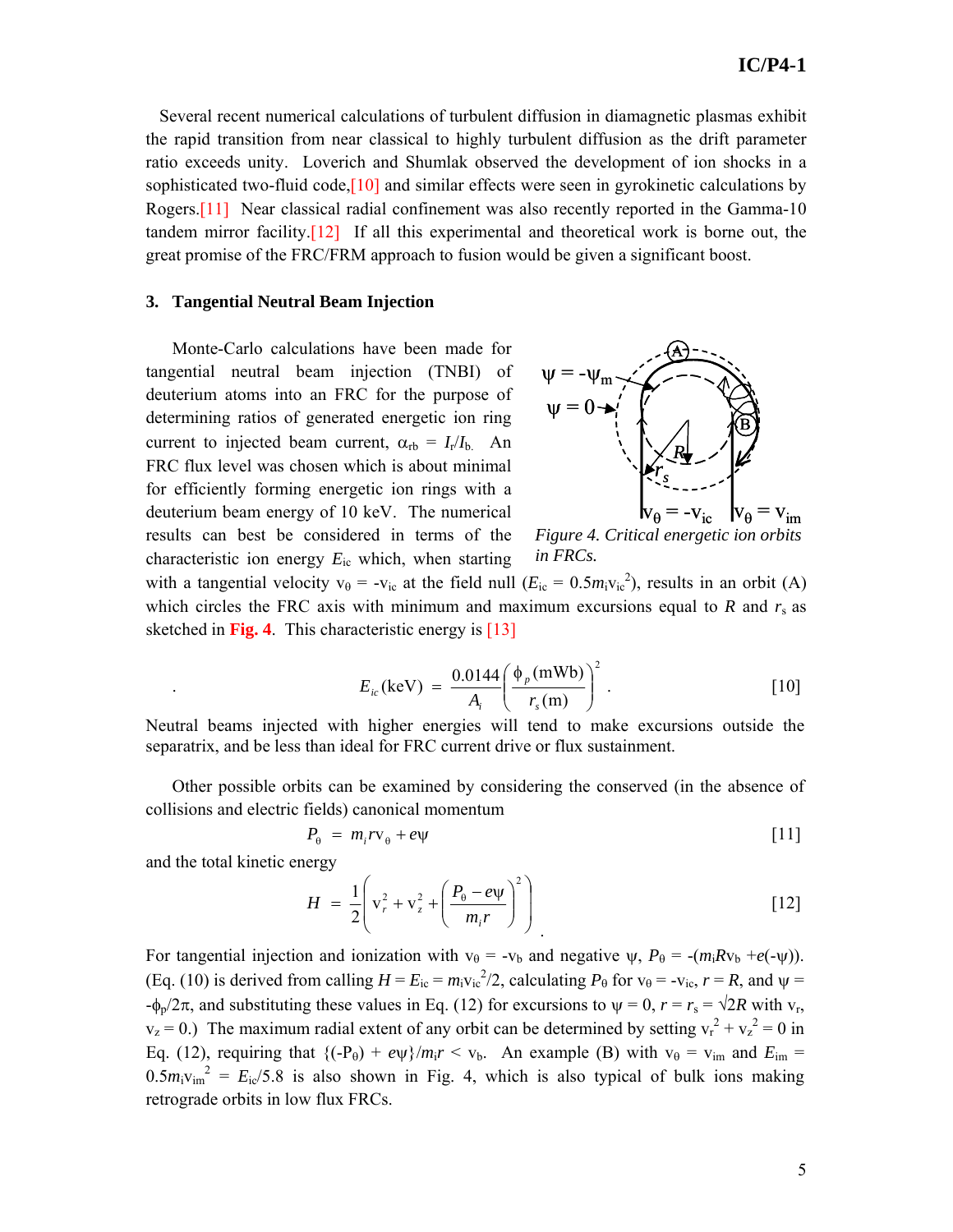The Monte-Carlo calculations, including ionization, slowing down, and scattering can be compared with an ideal estimate assuming that all of the TNBI beam 'current'  $I<sub>b</sub>$  is ionized, captured, and makes axis encircling orbits with gyro time  $\tau_g = 2\pi R/v_b$ . That would result in a ring current

$$
I_r \approx \frac{V_b \tau_s}{2\pi R} I_b \tag{13}
$$

where the beam velocity  $v_b(m/s) = 3.1x10^5 (E_b(keV)/A_i)^{1/2}$  and the fast ion slowing down time

$$
\tau_s(s) \approx \frac{0.02}{n_e (10^{20} \,\text{m}^{-3})} \left( T_e (\text{keV}) + 0.27 E_b (\text{MeV}) \right)^{3/2} \tag{14}
$$

Ignoring the  $E_b$  contribution to  $\tau_s$ , and taking an average beam velocity of  $(4E_b/3m_i)^{1/2}$  to account for the ion beam time history before thermalizing, the ideal ring to beam current ratio is

$$
\alpha_{rb} = \frac{I_{ring}}{I_b} \approx 0.75 \frac{T_e^{3/2} (\text{keV}) E_b^{1/2} (\text{keV})}{A_i^{1/2} n_e (10^{20} \text{m}^{-3}) R(\text{m})} \text{ kA/A} \,. \tag{15}
$$

 $E_i$  < 1 keV in TCSU and is far too low for TNBI trapping at reasonable beam energies of 10 keV and above. If  $r_s$  is increased to 0.9 m and  $B_e$  to 60 mT ( $\phi_p \approx 45$  mWb),  $E_i$  would be 18 keV. This magnetic field and flux level can be achieved by RMF in a larger,  $r_c \sim 1$  m device, even without decreases in the TCSU inferred resistivities by increasing  $B_{\omega}$  to 10 mT, which is a reasonable design point for a next experiment. The FRC peak density would be  $n<sub>m</sub>$ =  $1.5x10^{19}$  m<sup>-3,</sup> assuming a total temperature of  $T<sub>t</sub>$  = 650 eV can be reached. For the calculations a uniform  $T_e = T_i = 325$  eV is assumed. In a simple uniform 60 mT magnetic field the ion gyroradius for a 10 keV deuterium ion is 34 cm, which is an ideal situation since charge-exchange ions can easily remain inside the FRC 90 cm separatrix radius, but also encircle the FRC axis due to the lower magnetic field internal to the separatrix (effective fast ion trap). The fast ion slowing down time will be of order 10-20 msec, and any planned experiment should provide for timescales of at least that order.

Initial TNBI calculations were made for tangential injection at an impact parameter  $b = R$  (0.64 m for the above case) using a Grad-Shafranov equilibria with  $\ell_s \sim 5r_s$ . Results are shown by the solid line in **Fig. 5** as a function of deuterium beam energy *E*b. Many particles were tracked, with ionization occurring at various points along the chord, yielding different initial values of  $v_{\theta}$ ,  $v_r$  and  $v_z$ . Since scattering is included in these calculations, the orbits change from ideal paths, and some ions



*Figure 5. TNBI efficiency for 60 mT FRC with b = 0.64 m.*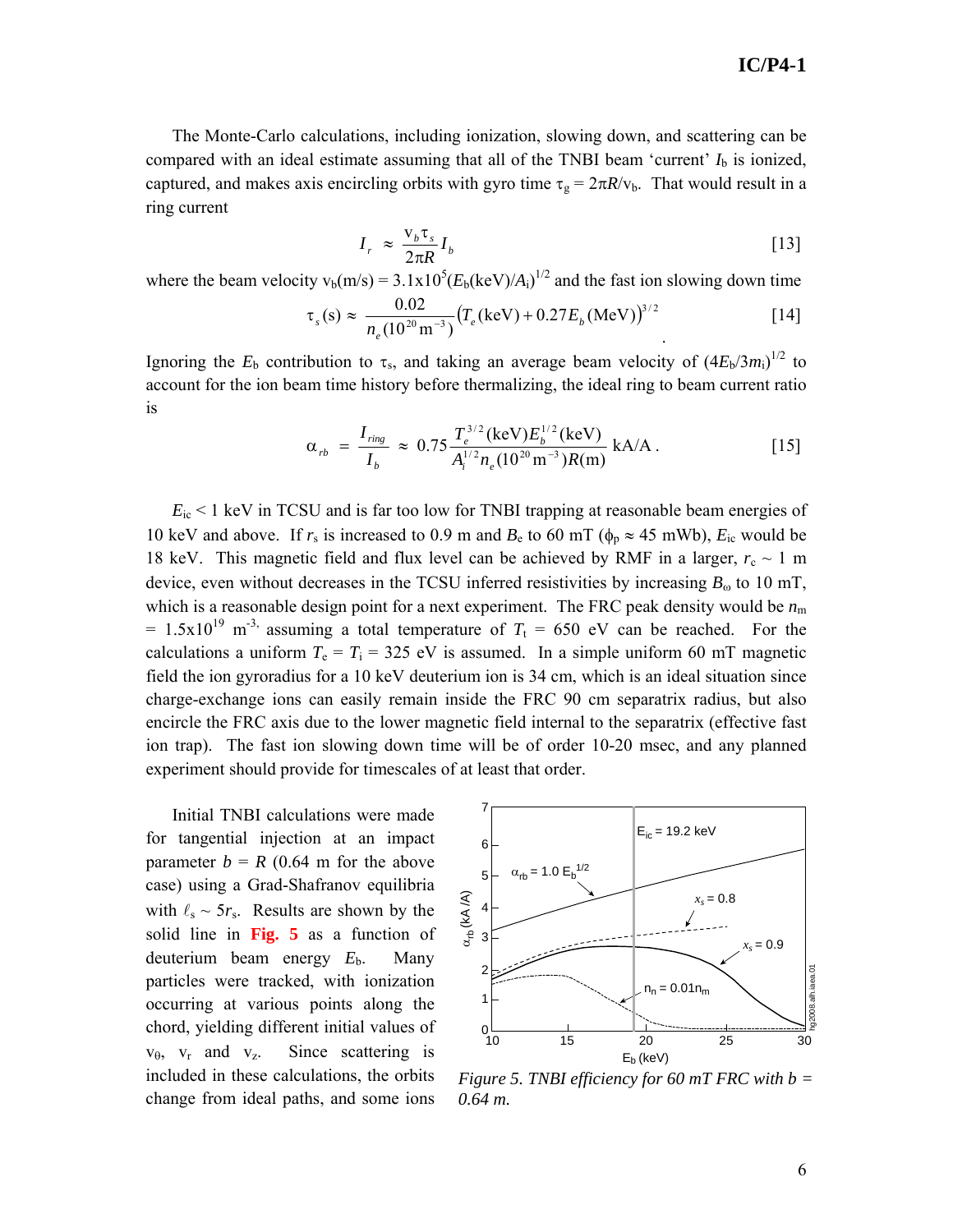will make excursions outside the separatrix even with  $E_b \le E_{ic}$ . For the  $b = R$  injection about 2/3 of the neutral beam was ionized. The vacuum tube wall was specified as  $r_c = 1.0$  m ( $x_s =$ 0.9) and beams with energies much beyond *E*ic produced ions that increasingly intersected the wall, producing decreasing ratios of ring to beam current. This could be alleviated by having the wall further away (not ideal for RMF operation) as shown by the dashed  $x_s = 0.8$  curve in Fig. 5, but this is only effective if the neutral density outside the separatrix is low since the fast ions will rapidly charge-exchange with neutrals and be lost. The dash-dotted curve in Fig. 5 shows the effect of 1% neutrals  $(n_n = 1.4 \times 10^{17} \text{ m}^{-3})$  outside the separatrix. The ionneutral charge-exchange cross-section is about  $8x10^{-20}$  m<sup>-2</sup>, giving a mean free path of about 100 m. For a 20 keV ion travelling at  $\sim 10^6$  m/s, the slowing down time is about 25 msec, so it normally would travel about 25,000 m. The average distance ions which are lost to charge exchange with the outside neutrals travel is only  $2,500 \text{ m}$  ( $\sim 100 \text{ m}$  of which is outside the separatrix), which accounts for the large reduction in ring current generation. It is thus desirable to keep the neutral beam energy less than  $E_i/2$ , especially when considering some neutral penetration inside the separatrix.

An ideal curve based on Eq. (15) is also shown by a dotted line. For  $E_b = 20 \text{ keV}$  the ideal  $\alpha_{rb}$  is 4.5 kA/A, or 3 kA/A when considering that only 2/3 of the neutral beam is ionized. The Monte-Carlo calculated  $\alpha_{rb} = 2.5 \text{ kA/A}$  value in Fig. 5 reflects more realistic orbits. Equation (15), adjusted for TNBI 'shine-through', can be used for approximate scaling analysis. It is also important that the beam energy exceed the electron temperature by about a factor of 50, or the slowing down time will be reduced due to collisions with ions.

The dependence on injection position is shown in **Fig. 6**. It is slightly more advantageous to inject at  $b > R$  since the average canonical angular momentum  $(-P_{\theta})$  will be larger, but for the Fig. 5,6 conditions this is compensated by a lower fraction of the beam being ionized. Such effects depend on the density-length product, but injecting with *b* between *R* and 1.15*R* ( $Δb \sim 10$  cm for the *r<sub>s</sub>* = 0.9 m FRC) is probably optimal for most TNBI scenarios.



*Figure 6. TNBI efficiency for 60 mT FRC as a function of impact parameter.* 

### **4. Summary and Conclusions**

RMF is an appropriate way to generate the field reversed configurations appropriate for TNBI charge-exchange ion trapping, and the combination of RMF and TNBI would be an ideal combination for providing FRC stability and current drive. Even without decreases in present plasma resistivity, ideal energetic ion traps for 10 keV ions can be produced in a device 2.5 times larger than TCSU. If even a less than expected four-fold drop in average